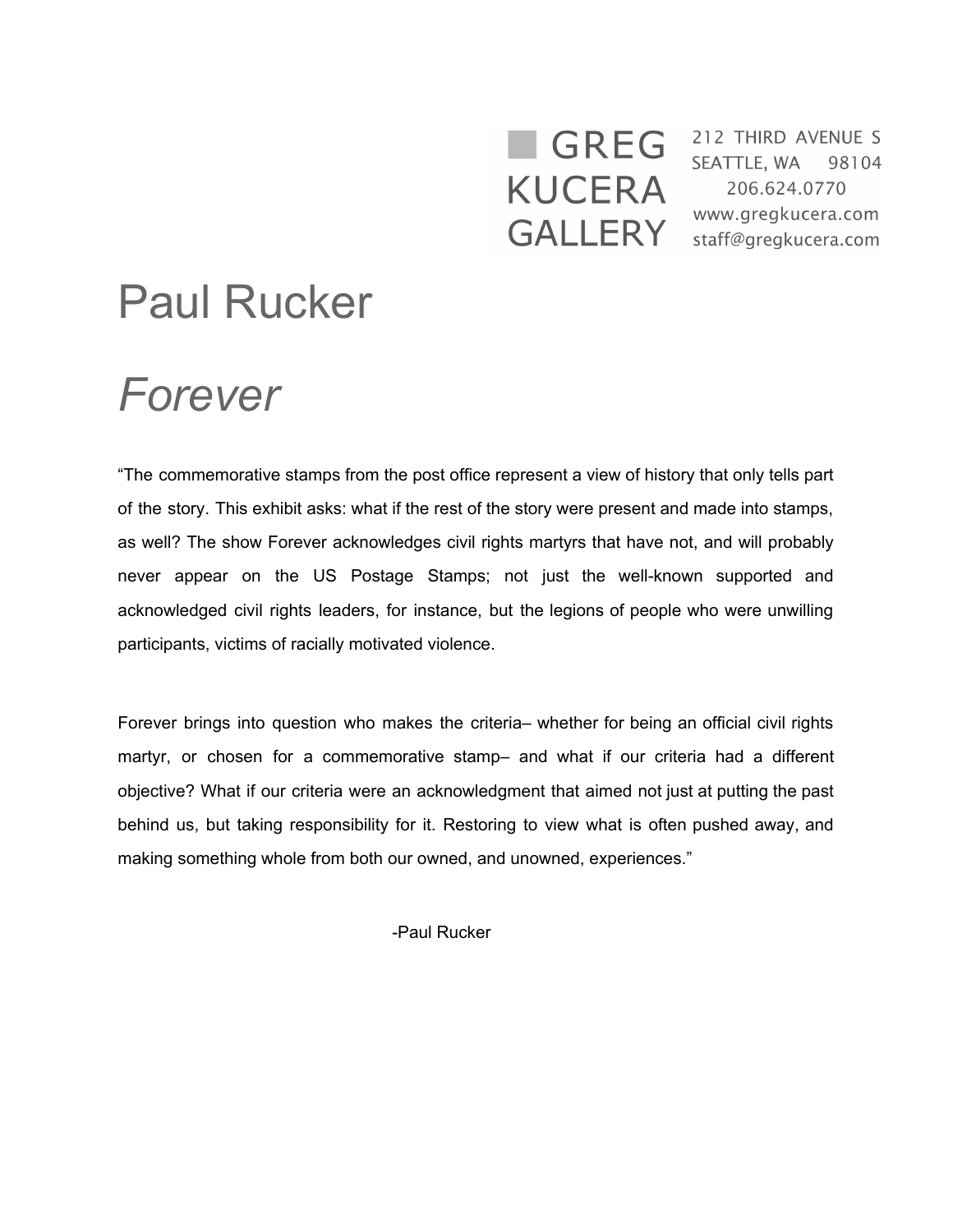Price and availability subject to change.



EMMETT LOUIS TILL - COMMEMORATIVE STAMP SET, 2019

Archival ink on archival paper

2 sheets, 8.5 x 11 inches each

Edition of 32

\$1,400



VERNON FERDINAND DAHMER, SR. - COMMEMORATIVE STAMP SET, 2019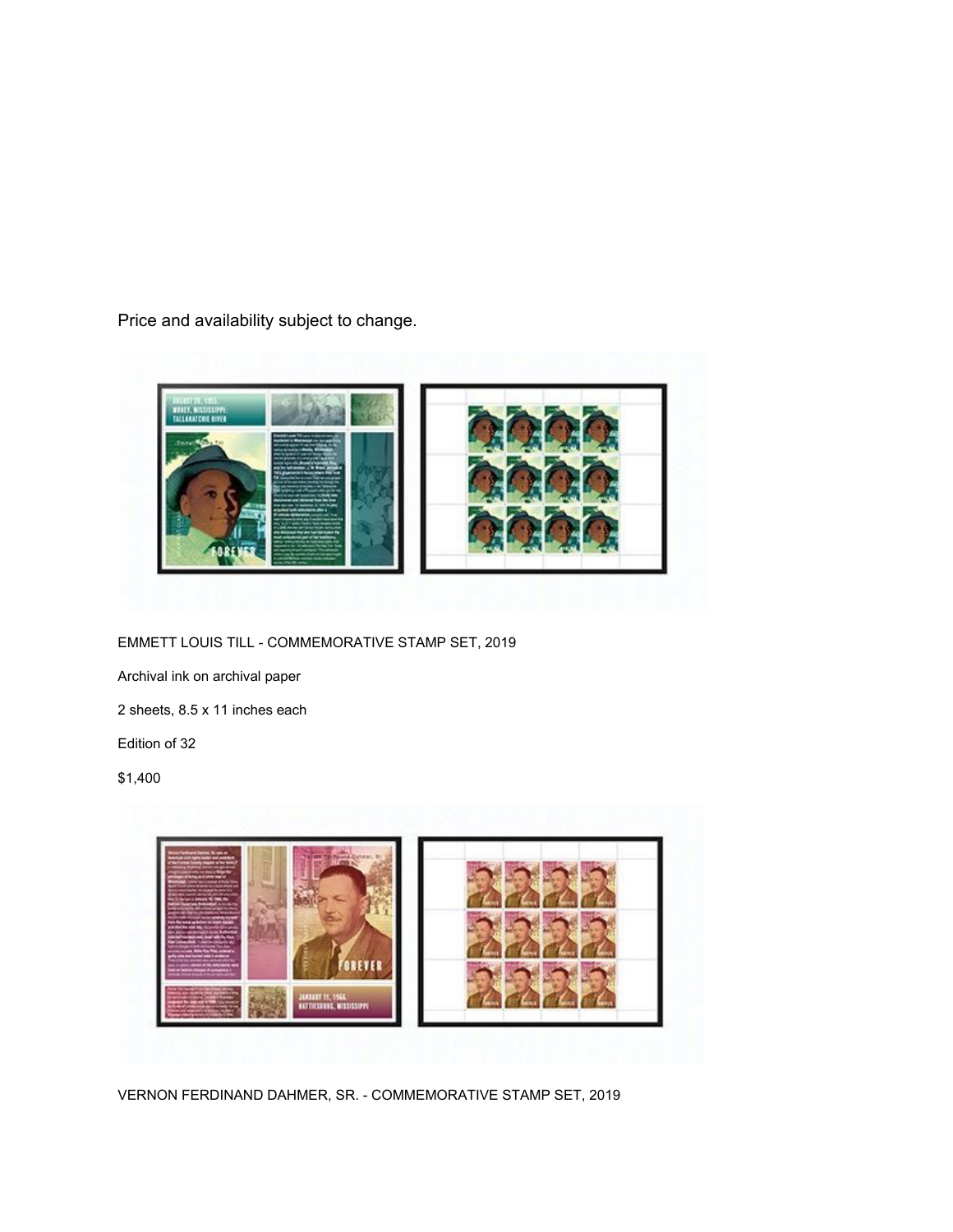Archival ink on archival paper

2 sheets, 8.5 x 11 inches each

Edition of 32

\$1,400



EDWIN T. PRATT - COMMEMORATIVE STAMP SET, 2019

Archival ink on archival paper

2 sheets, 8.5 x 11 inches each

Edition of 32

\$1,400



MEDGAR WILEY EVERS - COMMEMORATIVE STAMP SET, 2019

Archival ink on archival paper

2 sheets, 8.5 x 11 inches each

Edition of 32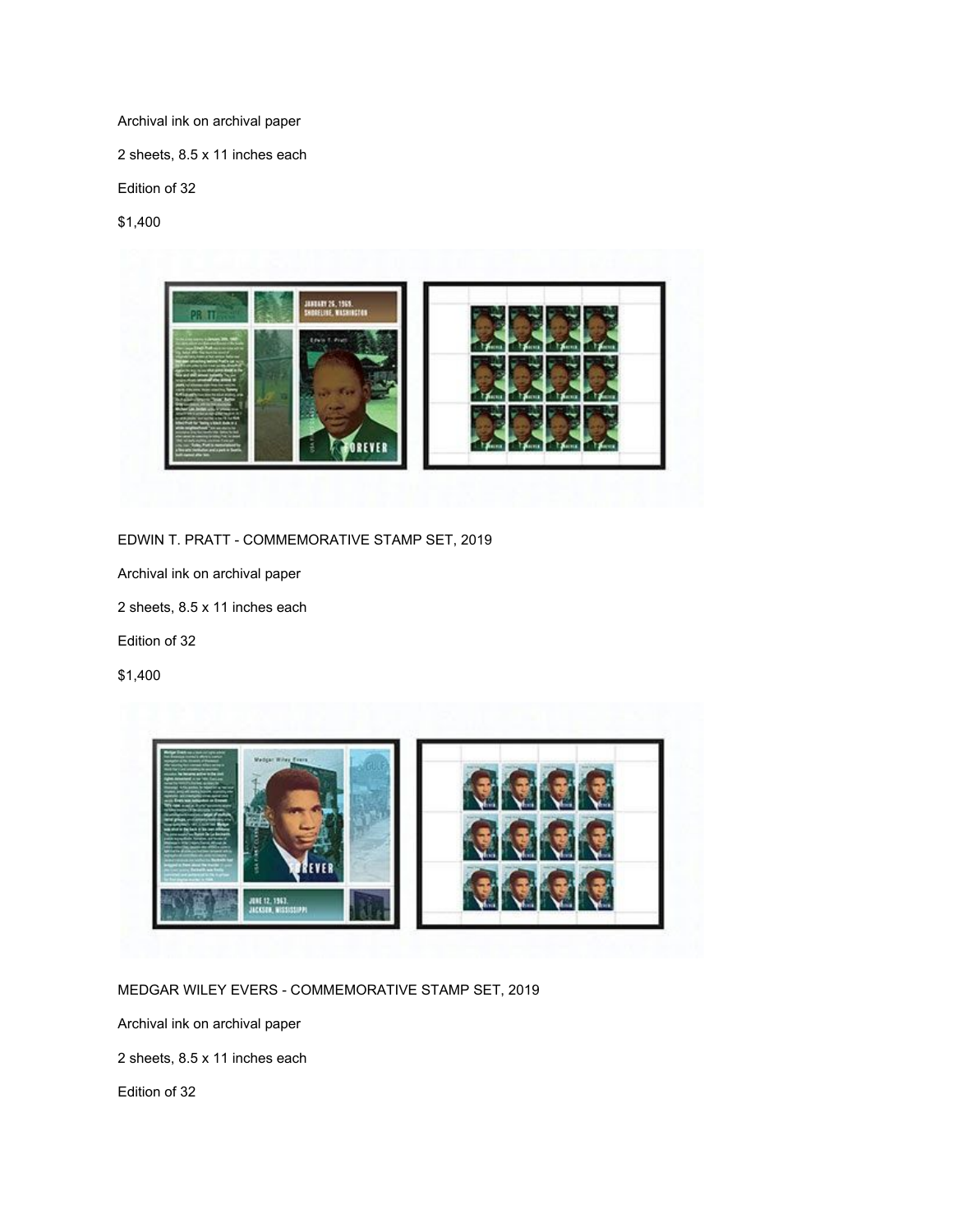



FREEDOM SUMMER MURDERS - COMMEMORATIVE STAMP SET, 2019

Archival ink on archival paper

2 sheets, 8.5 x 11 inches each

Edition of 32

\$1,400



THE SCOTTSBORO BOYS - COMMEMORATIVE STAMP SET, 2019

Archival ink on archival paper

2 sheets, 8.5 x 11 inches each

Edition of 32

\$1,400